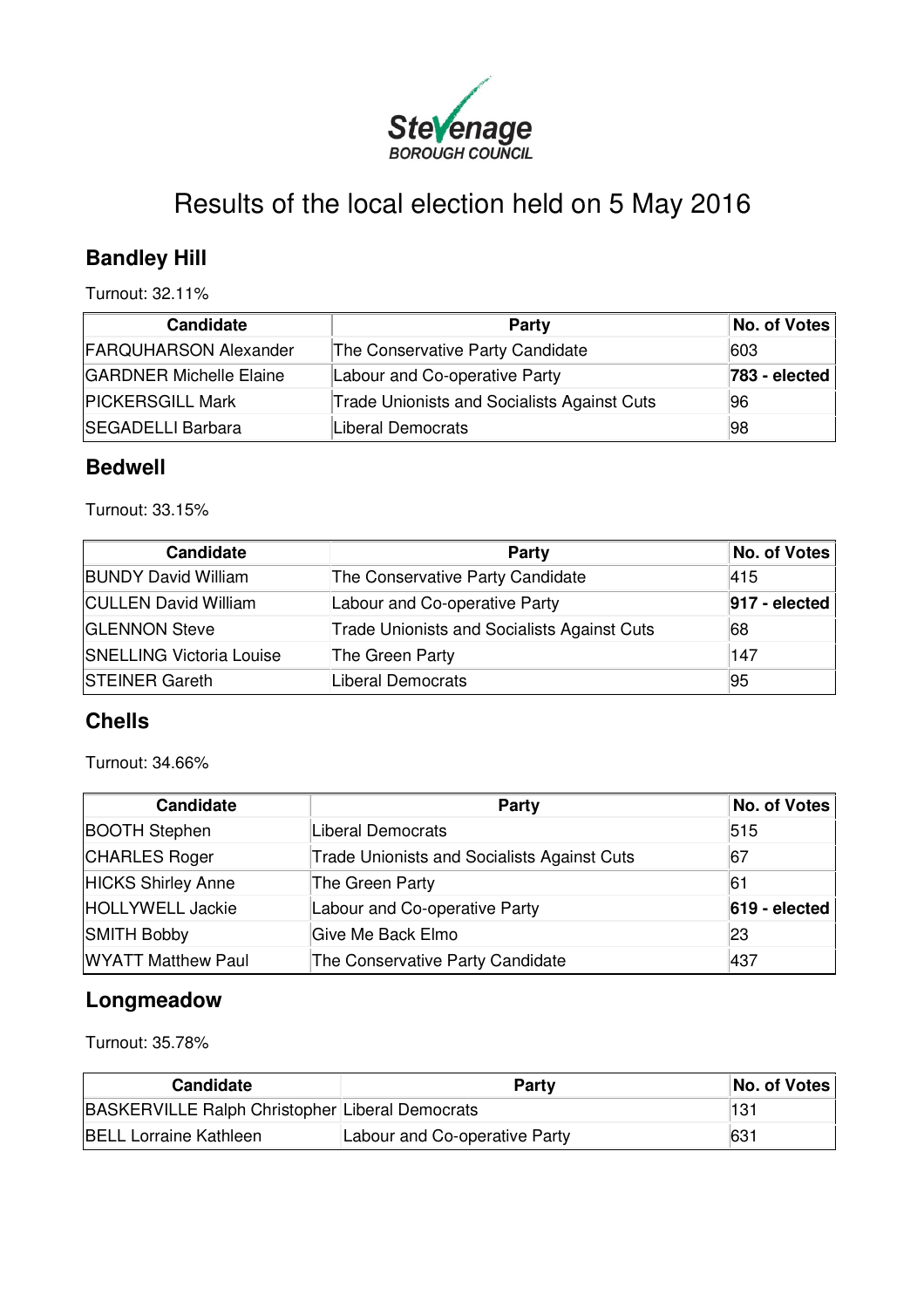| <b>KERR Helen Dorothy</b>       | <b>Trade Unionists and Socialists Against Cuts</b> | 65               |
|---------------------------------|----------------------------------------------------|------------------|
| MITCHELL Adam Joseph<br>Stephen | The Conservative Party Candidate                   | $ 638 - \theta $ |
| <b>TASKER Alex</b>              | The Green Party                                    | ∣98              |

#### **Manor**

Turnout: 42.2%

| <b>Candidate</b>                                | Party                            | <b>No. of Votes</b>   |
|-------------------------------------------------|----------------------------------|-----------------------|
| <b>BLACKBURN Marcus Michael</b><br>Grant        | The Green Party                  | 83                    |
| <b>CHERNEY-CRAW Monika</b><br><b>IElizabeth</b> | Labour Party                     | 352                   |
| <b>CLARKE Matthew</b>                           | The Conservative Party Candidate | 414                   |
| <b>SNELL Graham William</b>                     | <b>Liberal Democrats</b>         | $ 1,224 -$<br>elected |

#### **Martins Wood**

Turnout: 32.56%

| Candidate                    | <b>Party</b>                                                            | No. of Votes             |
|------------------------------|-------------------------------------------------------------------------|--------------------------|
| <b>ANDERSON Andrew David</b> | Liberal Democrats                                                       | 79                       |
| COLLINS Naomi Ruth           | The Green Party                                                         | ∣89                      |
|                              | GENTLEMAN Mark Nathan Simon Trade Unionists and Socialists Against Cuts | 56                       |
| <b>HEARN Michael Steven</b>  | The Conservative Party Candidate                                        | 534                      |
| MCKAY Maureen                | Labour and Co-operative Party                                           | $ 717 - \text{elected} $ |

#### **Old Town**

Turnout: 37.66%

| <b>Candidate</b>                     | Party                                              | No. of Votes  |
|--------------------------------------|----------------------------------------------------|---------------|
| <b>BROWN Jim</b>                     | Labour and Co-operative Party                      | 974 - elected |
| <b>CHAISTY Glenn Robert</b>          | <b>Trade Unionists and Socialists Against Cuts</b> | 25            |
| <b>ROETHENBAUGH Philip Kenneth</b>   | The Conservative Party Candidate                   | 749           |
| <b>SNELL Matthew Benjamin Robert</b> | Liberal Democrats                                  | 97            |
| <b>STURGES Elizabeth Genevieve</b>   | The Green Party                                    | 143           |
| YARNOLD-FORRESTER Marilyn<br>Teresa  | UK Independence Party (UKIP)                       | 287           |

## **Pin Green**

Turnout: 33.16%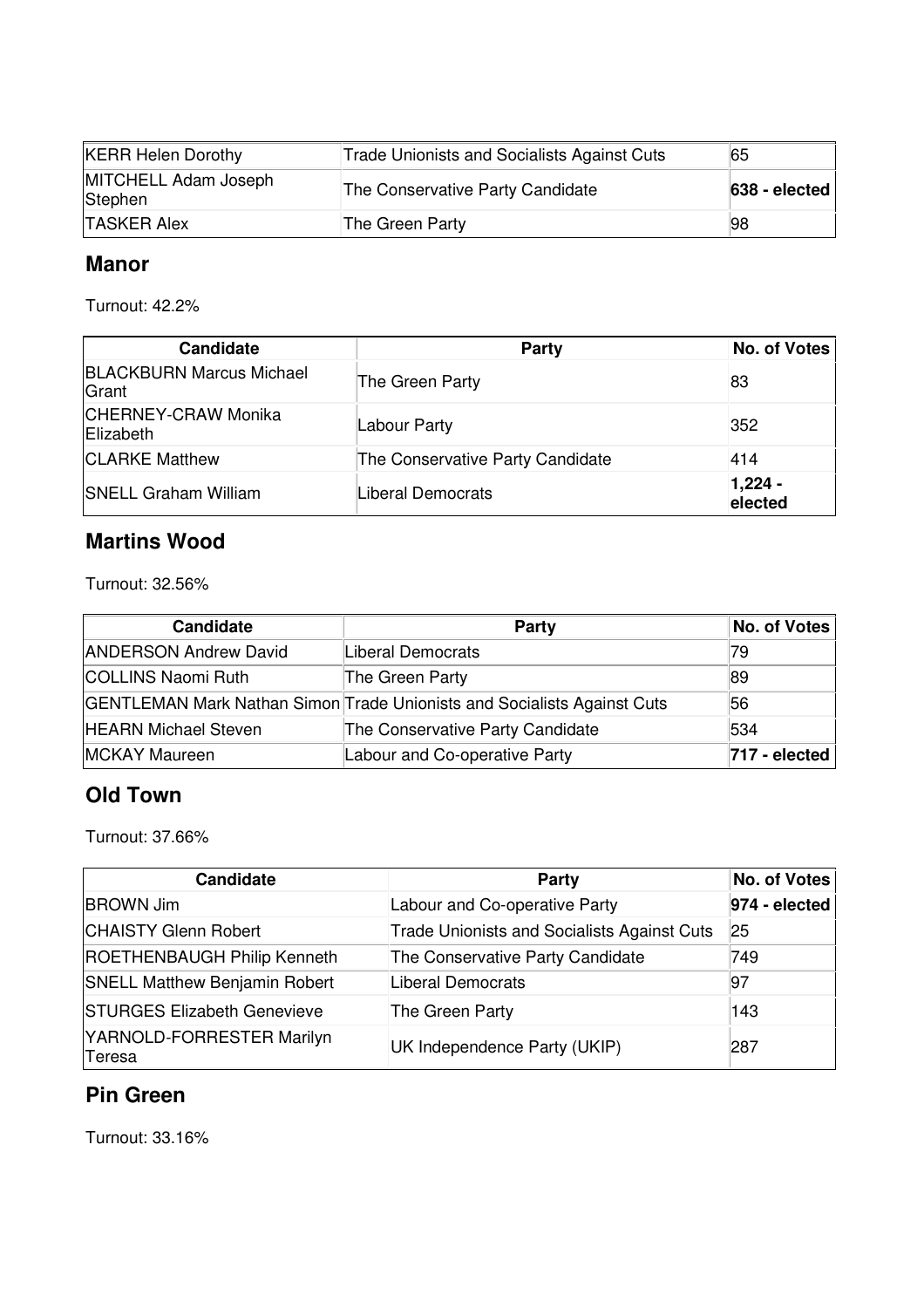| <b>Candidate</b>            | <b>Party</b>                                       | No. of Votes  |
|-----------------------------|----------------------------------------------------|---------------|
| <b>FRITH, Michelle Mary</b> | The Conservative Party Candidate                   | 477           |
| <b>LOVELACE Vicky</b>       | The Green Party                                    | 130           |
| <b>MILNER Ella</b>          | <b>Trade Unionists and Socialists Against Cuts</b> | 58            |
| <b>SPELLER Simon Kirby</b>  | Labour and Co-operative Party                      | 762 - elected |
| <b>WASHER Patricia</b>      | <b>Liberal Democrats</b>                           | 99            |

#### **Roebuck**

Turnout: 34.05%

| <b>Candidate</b>                  | Party                                              | No. of Votes  |
|-----------------------------------|----------------------------------------------------|---------------|
| <b>BASKERVILLE Denise Carlyle</b> | Liberal Democrats                                  | 77            |
| <b>CLARE Bryan David</b>          | <b>Trade Unionists and Socialists Against Cuts</b> | 16            |
| <b>FACEY Bret Ray</b>             | The Conservative Party Candidate                   | 471           |
| LLOYD John                        | Labour and Co-operative Party                      | 714 - elected |
| MALOCCO Martin John               | The Green Party                                    | 86            |
| <b>WILLIAMS Mark Peter</b>        | UK Independence Party (UKIP)                       | 282           |

# **Shephall**

Turnout: 29.57%

| <b>Candidate</b>          | Party                                              | No. of Votes  |
|---------------------------|----------------------------------------------------|---------------|
| <b>CLARE Barbara Jane</b> | <b>Trade Unionists and Socialists Against Cuts</b> | 111           |
| <b>FRITH lan</b>          | The Conservative Party Candidate                   | 381           |
| MALOCCO Mike              | The Green Party                                    | 133           |
| MEAD John Philip          | Labour and Co-operative Party                      | 708 - elected |

### **St Nicholas**

Turnout: 33.35%

| <b>Candidate</b>                 | Party                                              | No. of Votes  |
|----------------------------------|----------------------------------------------------|---------------|
| <b>GENTLEMAN Amber Elizabeth</b> | <b>Trade Unionists and Socialists Against Cuts</b> | 129           |
| <b>HENRY Richard Joseph</b>      | Labour and Co-operative Party                      | 858 - elected |
| <b>ORRAL Kevin</b>               | The Conservative Party Candidate                   | 540           |
| <b>SNELL, Heather Mary</b>       | Liberal Democrats                                  | 148           |

# **Symonds Green**

Turnout: 36.35%